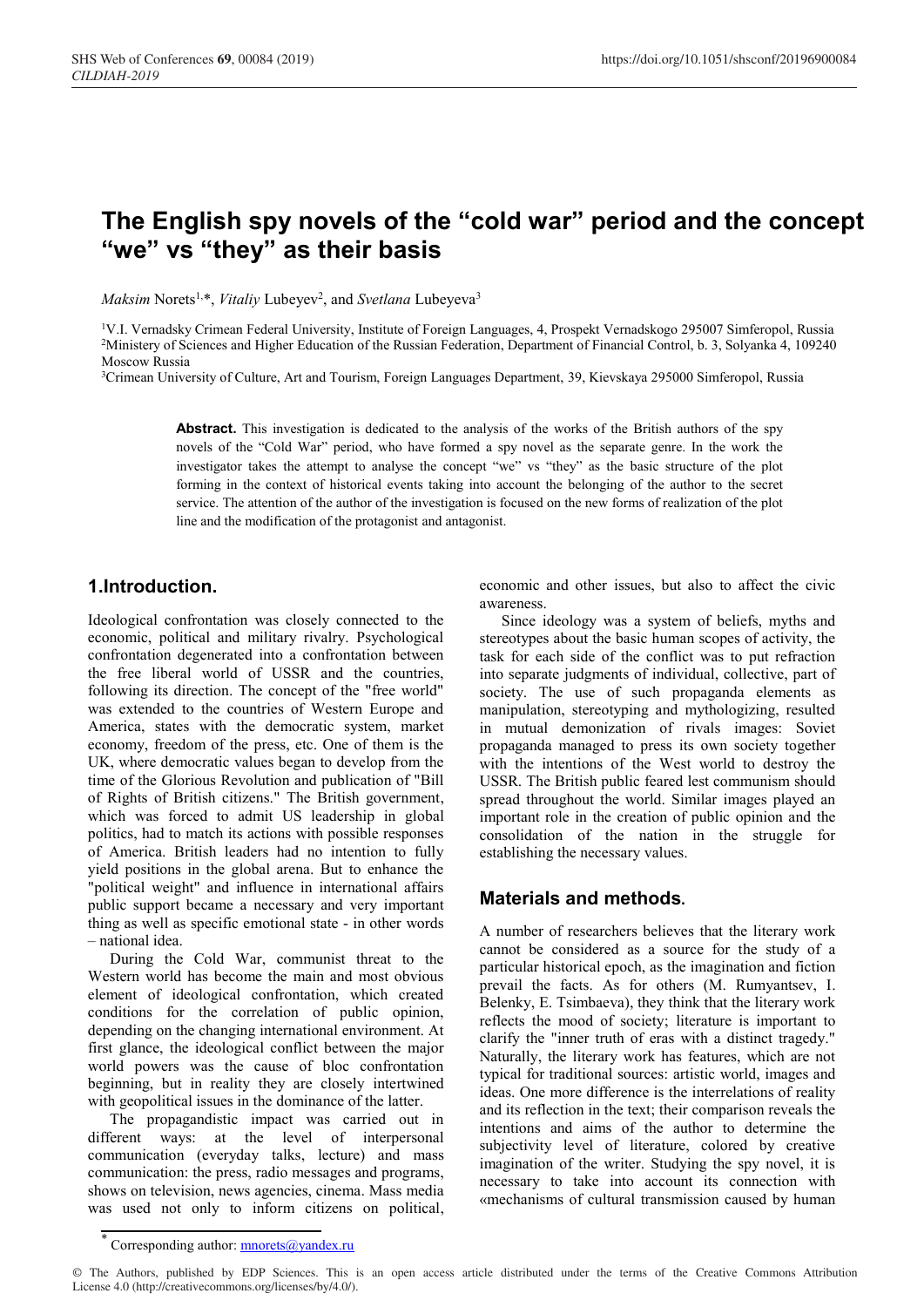activity». Writers are integrated into given environment and due to it happens the reflection of particularities «not personality and consciousness, but sociocultural systems generating them». Action spy novels take place in the era of the creation of the text. In detailed descriptions of complexities and nuances of the war between intelligence services, writers proceeded from their own life experience, because they were associated with the secret services. Some were directly-operational staff of the «intelligence service», others collaborated with the given governance (for example, as «free» journalists).

In the postwar decades of the twentieth century readers highly demanded the works with adventure and detective plot, based on the actual international political material. The relative density of genre was significantly increased, that became the reason to call this genre «political espionage novels». Works by Ian Lancaster Fleming, the author of the series of James Bond novels became bestsellers in 1950 – the beginning of the 1960, as well as the works of John Le Carre, who created «The Spy Who Came in from the Cold», «The Looking-Glass War». Not less famous was Len Deighton, Graham Greene, who expanded the geography of actions of his characters in his novel «The Comedians», «Our Man in Havana», «The Quiet American», as well as Ken Follett and Alistair MacLean novels «The Last Frontier» and "The Satan bug".

The reasons of interest in such works lay in the peculiarities of the political situation during the Cold War, in the contradictions of global proportions, affecting the foundations of human existence. Crises seemed more likely to occur on the periphery of the former-outside Europe, in Asia, Africa and Latin America. Reducing nuclear danger in Europe led to increased tensions in the «Third World». The threat of catastrophe from nuclear proliferation caused people to stare intently at the changing contours of international politics. The desire to understand the causes of possible conflicts pushed the reader to a political detective.

Some scientists considered spy novel as a kind of political detective genre. Detective novels of second half of the twentieth century in the modernist and postmodernist versions, in its genre modifications carried the stamp of modern culture. They gradually transformed gaining a multi-level and multi-dimensional, full of socio-cultural significance. Most spy novels reflect to some extent the views and concepts of the authors on world politics and the occurring events. The political theme of the work inevitably caused a political assessment, which was expressed either directly or through the synthesis of psychological and aesthetic issues. It should be emphasized that the positive and negative characters were the product of myth. The famous English writer George Le Carre wrote: «Since the end of the last war and since the beginning of the cold we live in mythology  $\leq$ ...> in the newspapers, we are constantly being told about spies caught in the East or the West. Literature appropriated this theme and created a myth that distorts reality...». Myths were designed mainly around a potential enemy, creating images of enemies.

Bulgarian writer B. Rajnov marked out two subgenres depending on the specifics of the plot and range of problems: in the first the material of reconnaissance was used, in second – counter-intelligence. This distinction was associated with some thematic material differences and unique interpretation of the moral problems arising from these differences. Another more common classification is the subdivision of "espionage literature" in realistic and fantastic. In the works of the realistic area, represented by John. Le Carre, L. Deighton, G. Greene, the problems of human relationship in the critical situations are revealed; their characters are real people acting and dying in the real world, who have intellectual, deductive abilities. Fantastic area is a balance of «profound «spy» genre stories and parodies on the genre». In this novel the conditionality of characters, the irony of the author and sentimental insertions are combined with a description of gruesome murders; the protagonist appears before the reader as a "superhero". An example of symbol of such a hero is James Bond, created by Fleming novels, or A. MacLean's heroes.

Despite this division, each work formed an idea of their own nation through the image of hostile characters, thus came appraisal of a state against the external threats background. The image of other nations as a mechanism for understanding the neighbors was the result of internal myth - an important factor in designing their own "selfconcept" consisting of three components. First is a national identity, reflecting in the fundamental values of the nation. The second element is more volatile – the status of their own state. Most mobile one is the third component that brings the political leadership of the country. It also rises the identity and helps to understand the status of the state and to generate situational images: images of the other, a stranger, an ally or the enemy. Similar images of other nations took contrary positions on comparative scales, reflecting the significant values of the society in a given period. Own nation stood on the positive sector of evaluation system and all other nations – on the negative. National awareness and culture constantly formed architectural construction of significant negative differences characteristic to other nations. Superimposed on the practice of personal communication, historical experience also the impact of the mass media, the image of the other turned into a multi-layer stratum defining the division for the dichotomy of «we – they», «friendly – stranger». In different periods of history, this image acquired various emotional, political and other assessments. World of «strangers» in British society was formed primarily around the images of the closest neighbors: Irishman, Frenchman, Dutchman. Truly British, beginning with its national reasonable self-restraint, following the principles, meaningful simplicity contrasted to rationality and tenderness of the «continent». Next was a «wide» world where periodically meaningful for the English consciousness prototypes of the «other» sprang up. Russia was given an important place in it, and was perceived as harsh northern country, devoid of desire for freedom, totally independent of the central authorities. The main characteristic feature of everything related as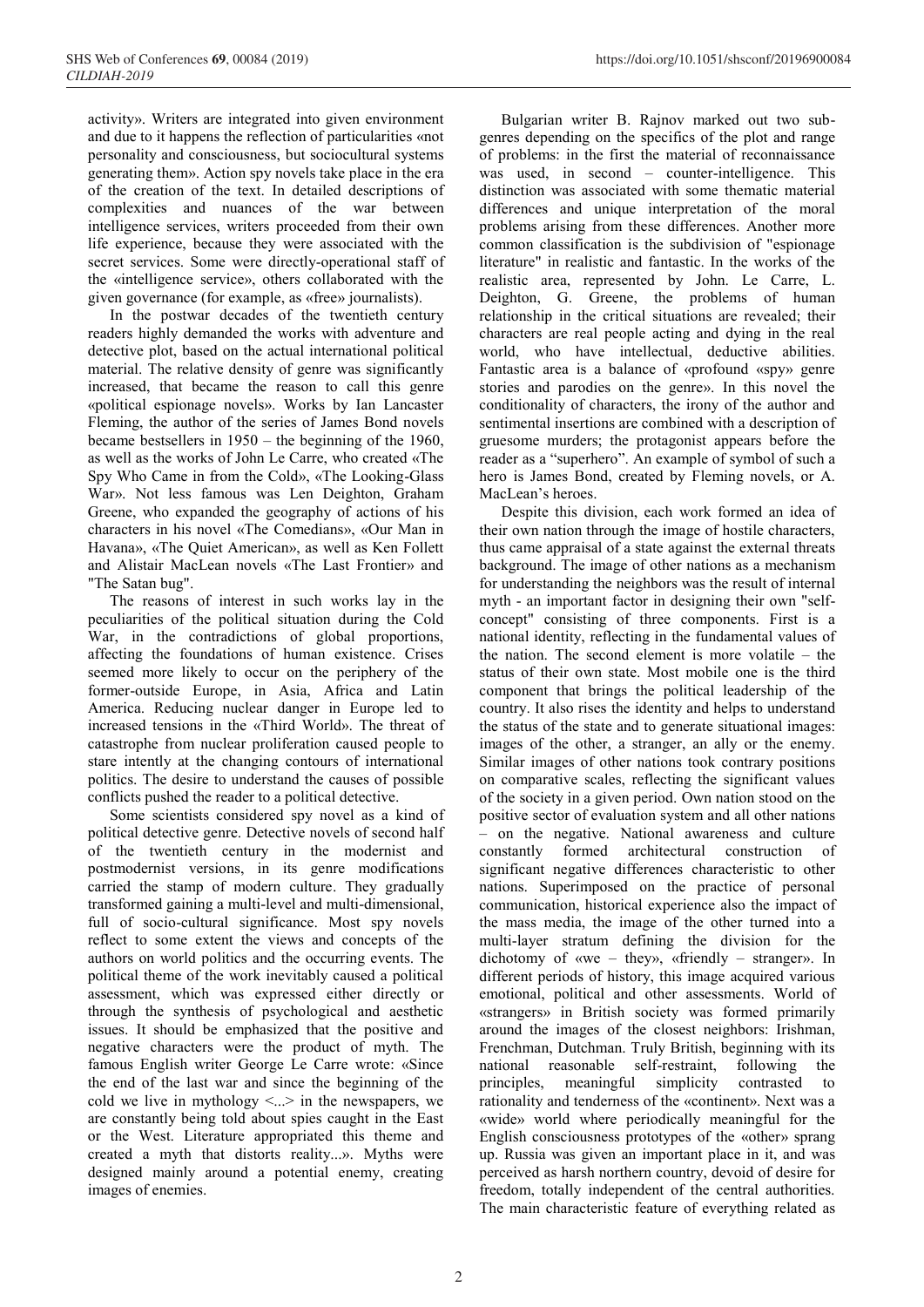"russian" is a transitional state between the "civilized" West and "barbaric" East, unable to perceive Western culture, its civilizational norms. Mentioned images, including the realities of the time, found their reflection in the minds of the English society during the Cold War; Soviet Russia was already representing the personification of violence, with all sorts of disregard to individual rights, etc. USSR in the minds of the Briton projected not as «other», «stranger» or «ally», but as the image of potential enemy and in some works as a rival with its own ideology, in others with foreign policy and methods of warfare.

The main ideas of this narration can be divided into two groups. The first group includes fantastic spy novels, where the plot about the "communist threat" posed by the Soviet Union dominates. Set up schemes of political mysteries in this area are presented in many variations, built on the political realities of our time. They have similar elements: exposing hidden agent of "red", the disclosure of the Soviet conspiracy that threatens the security of the Western States, race with pursuits and murders, the preventing of threats due to high professionalism of British intelligence services employees and their devotion to the principles of the free world. In the realistic novel the events that took place in reality are described. They often present real-life personalities: generals, governors and others. The presentation of the material is dry and precise, with the circumstances of details; the writer still wants to get away from the evaluations, leaving the reader with the characters alone.

Spy novels of the second half of the XX century differed in quality, content, degree of trustworthiness. A certain part of them was created for the "average man", because not everyone wanted to read documentary work on political topics, even in this time. Ian Fleming (fantastic school) created the «Bondiana», in grotesque form describing fictional stories about the enemy of the Great Britain and its heroes during the Cold War. Events set forth should not be taken too seriously nor thoroughly checked in terms of historical and everyday reliability: his characters acted in extraordinary situations, fought with mythical organizations. The agent of the British Intelligence Service – James Bond is shown as a positive character. The author wanted to create exceptionally heroic image, incarnate of values of Western liberal system. According to the concept, Bond was a versatile fighter who knew how to fight, to shoot quickly and accurately, to drive a car, to deal easily with aircraft, ships, helicopters, etc. The opponents of the hero are brought on the pages of Fleming's novels in a completely different form: Goldfinger («Goldfinger»), Blofeld («On Her Majesty's Secret Service»), Le Chiffre («Casino Royale»), Skamaragna («The Man with the Golden Gun» Dr. No («Dr. No»), Drax («Moonraker»). All of them had a simple look and character, were directly or indirectly linked with the Soviet Union, such kind of a customer of «insidious crimes» that could destroy the Western world. Negative characters changed, their character types remained unchanged, expressing a clear antipathy not only for their appearance, but also for the terrible plans that they intended to implement. For example, the anti-hero Blofeld – a very tricky and cunning man who knew how to transform into different people: at the beginning, he could have a weight of «good stones, it's almost a half of centner. «Appearance of this character corresponded to the above-described internal state «tall, with a pale face, with short dark hair, dark eyes and stood out sharply against the background white, well, just like Mussolini, disgusting thin lips, long hands with extended fingers, long legs ...». However, after a number of circumstances Blofeld could change his look, becoming a typical Englishman, «a long, wellgroomed, almost dapper type of hair with a noble silvery gray  $\leq$ ...> not a single saggy skin fold». Also, this mysterious man was the head of a dangerous secret organization called SPECTRUM – spy network, helping the Soviet intelligence, which included some "mercenaries, independent gang operating with anyone who is willing to pay them." Another villain embodies the image of the Soviet Union – the top class smuggler Goldfinger. This character is a complete lack of proportion: small stature, big body with short and thick peasant feet, topped with a large, round head that grew directly out of the shoulders: «It seemed that this man was made up of parts that belonged to different people  $\langle \cdot \rangle$  he could have come out a great loser  $\langle \cdot \rangle$  is suffering from constipation, has dirty mind. "Goldfinger" demonic image became even worse when he was set out to apply various toxic substances, nuclear bombs and other dangerous weapons to achieve his objectives and to satisfy selfish needs.

A. MacLean, the author of «The Last Frontier», «The Satan Bug», also worked in this manner, focusing on the dynamics of events and heroic qualities of the main characters. In the «The Last frontier», the author narrated about the outstanding scientist involved in socialist Hungary's managing the ballistic missiles. The description of the protagonist was created in a style of britain scout: «It was characteristic for Michael Reynolds not to waste time on unnecessary excessive self-criticism, empty talks about further options for action. He was taught in a harsh and brutal school of life where unnecessary luxuries, such as self-blame about irretrievable past, crying over the spilt milk, were strictly forbidden». Accomplishments of duty at any price, the pursuit of perfection, excellent physical shape were the main characteristics of this character, «Reynolds was in great shape - he must be in such». An opponent of the British agent is Hungarian secret police "ABO" (analogous to the KGB). The worst division, whose goal was the torture of its own citizens, catching spies, prompting fear hid under this abbreviation. No one in Hungary wanted to fall into the hands of ABO «dread and considered currently the most brutal and perfectly effective even behind the "Iron Curtain!"».

Externally, the heroes and anti-heroes did not differ from each other: «Covered with wrinkles, tired face of middle age man, framed by thick snow-white hair. Face of deep sensitive human honed with experience, sorrow and suffering  $\langle \ldots \rangle$  on the face there was more kindness, wisdom, tolerance and understanding than could watch Reynolds earlier on the faces of others. In front of him there was a man, who had seen everything, experienced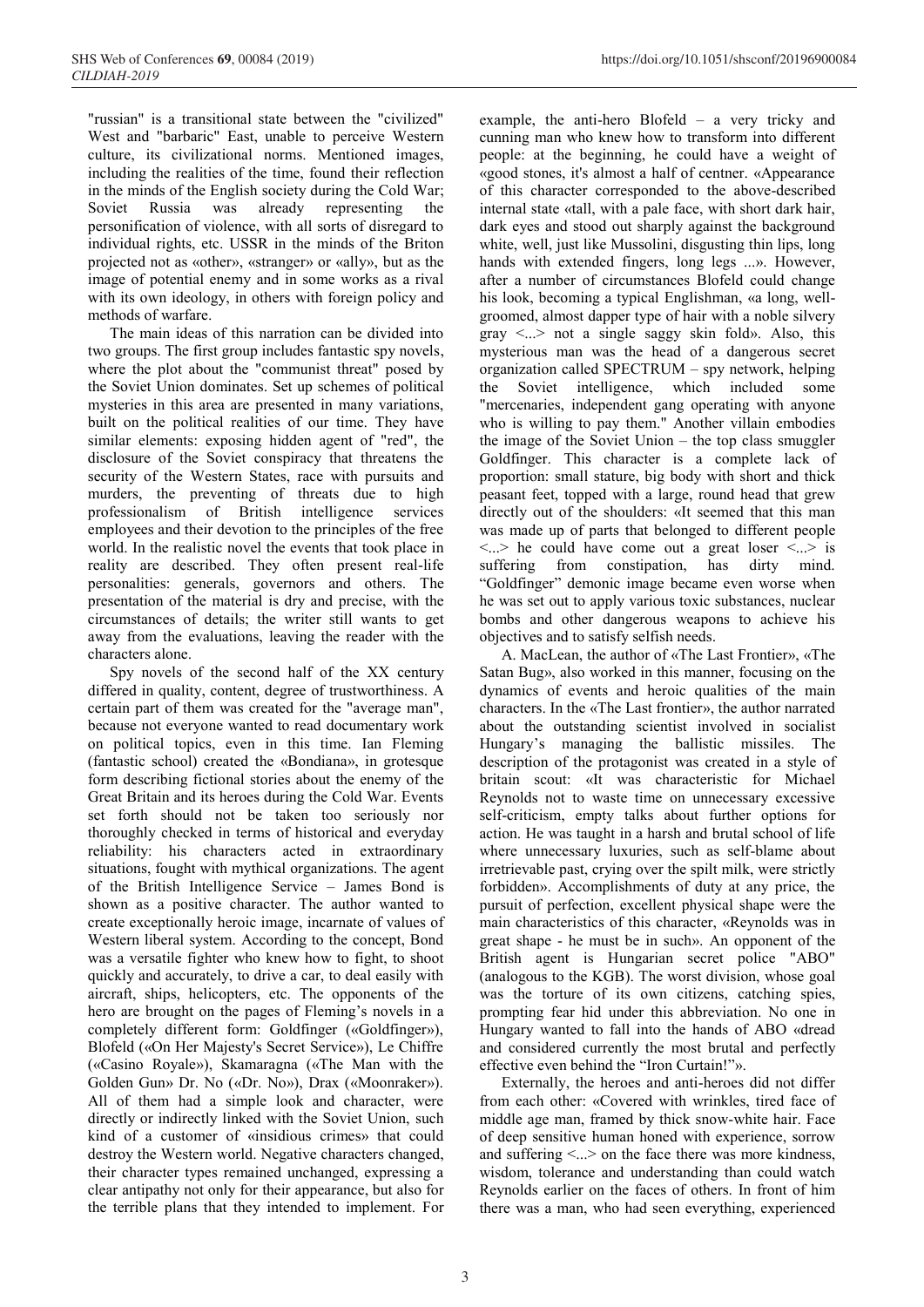everything, knows everything, but saved to this hour the child's heart». The "inner core" of British intelligence dedication, desire to do the job at all costs allowed to stand in the Cold War. A. MacLean led some political reasoning. Noteworthy is his statement that the Cold War, which arose through the fault of «the national press, which always determines the mindset of the people <...> but mostly all nonetheless government» bred nations on opposite sides of the invisible ideological boundaries. According to his opinion, every nation contains positive and negative characteristics.

### **3. Results.**

Heroes and anti-heroes, their surroundings were not the pure fiction of mentioned writers. Ian Fleming develops the most topical issues of international relations in a grotesque form, such as a huge influence of nuclear weapons and a permanent discussion of this issue in the press. Fleming's novels «Goldfinger» (1959), «Thunderball» (1961) raised the issue of national security, the confrontation of nuclear powers, although the author paid more attention to the development of James Bond's dizzying plot and heroic actions. The book «Goldfinger» is about smuggler Goldfinger and Soviet espionage organization SMERSH, which together were going to rob the largest US bank vault using the atomic bomb. The problem of development and use of biological weapons stood very close to the subject of nuclear war. In the novel «On Her Majesty's Secret Service» (1964) J. L. Fleming described the fictional events that took place in the early 1960s., but were directly related to reality - the spread of biological weapons, possible attacks on British farmland by the USSR. The plot of the story was quite simple: the dangerous bacteria concentrates were to be delivered to the United Kingdom and distributed in all the livestock farms counties. The author described in detail the possible consequences of mass infection of pets, but for James Bond's heroic actions, who was able to unravel the true purpose of the SPECTRUM and the Soviet Union. To enhance the image of the USSR as a heartless and immoral state the results of «biological attack» are drawn in a terrible picture: «Three million dead or half dead birds, the whole country was a big dump of carrion, and even it is necessary to pay unscheduled deliveries from abroad <...> it can be assumed that our currency, so to speak, fall to hell with the whole country!".

## **4. Discussion.**

A similar story is found in A. MacLean's novel «The Satan Bug» (1962). Like Fleming, the writer raised the problem of danger of biological weapons in this story. According to the author, the British scientists were involved in the designing new types of bacteria capable of destroying all the life on the Earth, «the Briton, dare I say it, made it clear in no uncertain terms that they possess bacterial weapon of power that stronger than all the bombs  $\leq$ ...> It will, in its use leave nothing alive on the planet». However, the deadly microorganisms were

kidnapped and firstly the suspicion fell on the communists: «We assumed that we are dealing with a madman, but a talented crazy, however apparently it is communist conspiracy that wants to destroy the British powerful weapon». Both authors used the topics related to the proliferation of weapons of mass destruction, but covered the entire storyline with fantastic inventions. The focus of the novels of this kind (compared to realistic) was put on several elements: the presence of a collective image of the enemy under the name of «communism», the most pressing problems of international politics in the 1950-60s, a tendency to dynamic description.

The authors of the realist movement (J. Le Carre, G. Greene, L. Deighton) had another potential vision of the rival, related to historical reality, the nature of the narrative. Distinctive features were the following: firstly, immersion of characters in historical reality, their exact description; secondly, the presence of reasoning on political issues in the novels; the desire to show from different sides the really occurring events and give them different assessment. Third, but no less important feature was changing views about the world of «alien» and «us». While in the early 1950s the image of another acted as a synonym for the word «enemy», its evolution started since 1960's. The main content of the «other» turns out to be the existence of specific features bearing no negative emotional coloring.

Le Carre did not try to completely rehabilitate the Western world and represent it in a favorable light. Regarding the novels of the writer it is incorrect to speak about the design of the enemy image, and description of the image of the "other", forming the dichotomy of «we – strangers». In 1963, Le Carre published the book "The Spy who came in from the Cold", which became a response to the ongoing events in Europe – the Berlin crisis and the division of Germany into two states. The novel is set in the early 1960s in East and West Germany, where agent raids on both sides of the «wall» are constantly realized. «Berlin theme» was in the focus of the entire international community, in particular, in the British society. The crisis of the late 1950s – early 1960s and the building of a concrete wall strongly influenced by the British public opinion towards the USSR. This was evidenced by surveys made by the British inquiry of public opinion (BIPO). A simple layman frightened by the fact of division Germany whereas Western countries will make concessions to the Soviet Union, the consequences would be similar to the Munich Agreement of 1938. Therefore, the questions of the British interviewers were in favor of maintaining the integrity of Germany, for fear of a new war with the Soviet Union, which is perceived as a strong enemy.

In 1965 another work was published, which caused extraordinary interest among the public – «The Looking Glass War», where "Berlin theme" received the further spread. In the novel, the activity of one of the employees of secret British military intelligence departments, involved in the study of ballistic missiles on the coast of East Germany was under consideration, where the Soviet Union launched a whole network of them directed towards the UK. Detailing the struggle of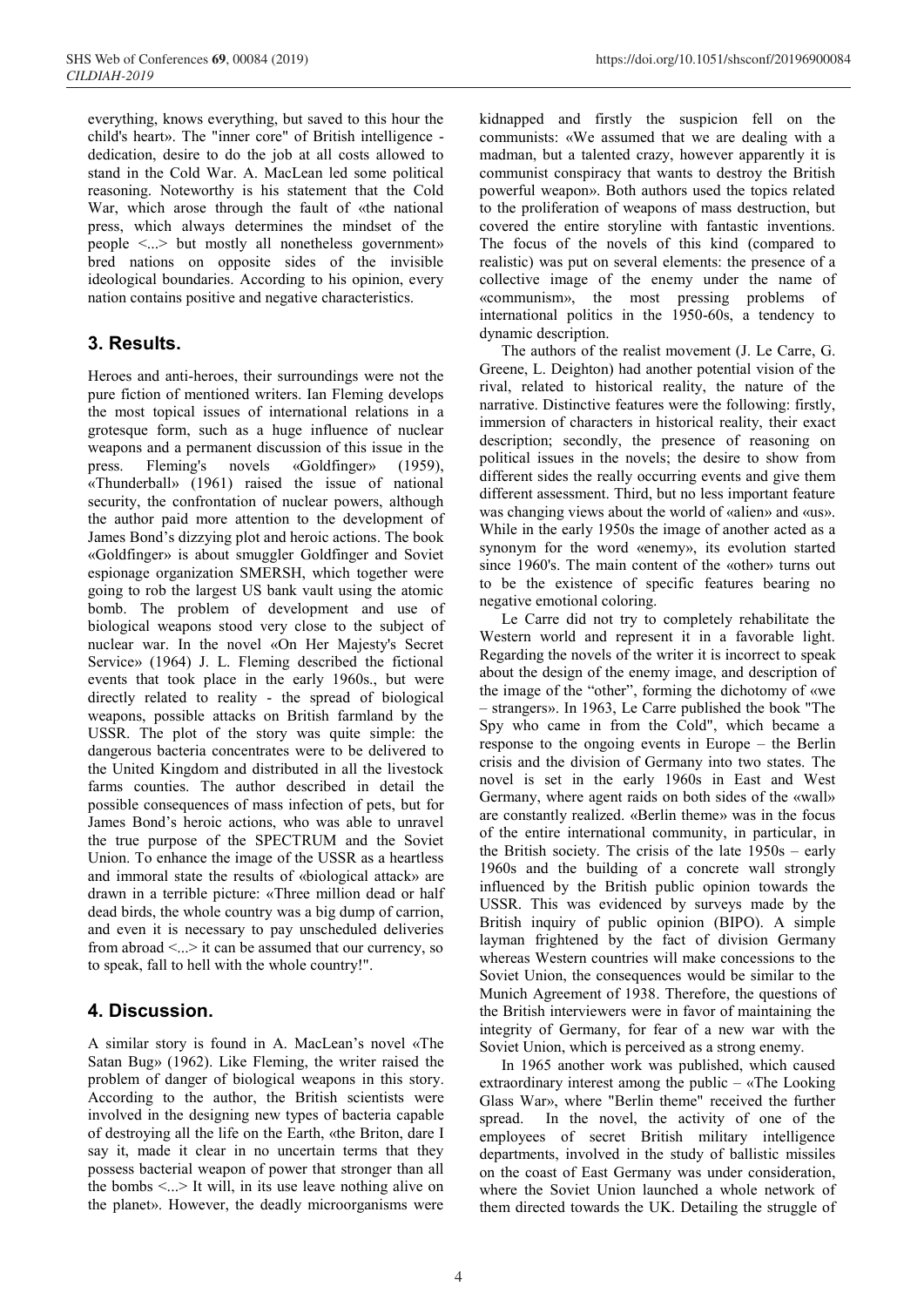the intelligence services, following the course of historical events, the author discusses the importance of political and ideological problems of contemporary reality. The writer pointed to the hostility of the British political institutions, to the intelligence services, put an equal sign between them and the political structures of the socialist countries. For him, this whole conflict called "cold war" is meaningless because its both sides are equally aggressive and inhumane «in the work of intelligence, there exists a single moral law: the result justifies the means. This law was taken into consideration even by sages from Whitehall». Criticizing his own country, its laws, norms of behavior and imperfect social system, Le Carre came to the conclusion that it was better to remain in the system (the UK), which he was used to than to go to the full risk of the unknown that was definitely not as good or maybe even worse. Another «unknown» appeared in the form of the Soviet Union, which was the same ruthless, cynical and cruel, manipulating consciousness of the people and exploiting it. It is no coincidence that writer led dialogue between protagonist Limas ("The Spy Who Came in from the Cold") and his beloved - a communist: «people are cheated and inflated, their lives are thrown without thinking, people are shot and thrown into prison, entire groups and classes are expensed. And your party? God will judge, she erected his building on the bones of ordinary people». Thus the author is trying to show the reality of socialism, its ordinariness, similar to everyday life of the West. Telling their stories seriously, dispassionately, it reveals intense clash of human aspirations, characters. Each piece of the plot differs from the others, but was associated with them through one main character - an intelligence agent George Smiley. Characters created by Le Carre, had very different traits than the famous Bond: Spies, scouts with a complex inner world «fighting an endless battle where nobody ever wins». According to the author, his spy novels were less ideological, they reflected real events of modern life: «I was not tempted ideologically... just wanted to see what was in reality», They are of distinguished humanistic orientation, of great attention to human life; the characteristic British intelligence officer looked like ordinary person, similar to his enemies. The writer described the Limas as: «Limas was a stocky man with close-cropped gray-white hair and a body of a swimmer. In his clothes he turned out to be very utilitarian ... He was a nice person – his face was muscular with strong-willed fold at the mouth, he had little brown eyes. He seemed to be a man not to trifle with, who knows the expense of money and will not miss his own, even if he has to act not quite like a gentleman». The antagonists of the main character had the same appearance. Each of them had their own ideology, views, allowing existence in the world of the Cold War and to justify their actions: «Our work – yours and mine – is built on the principles of the theory, which states that the common is more important than the individual...».

The John Le Carre's works of contained the information about the Soviet Union, to be more precise, its foreign policy activities and daily life of its citizens.

The Writer, being connected with the intelligence services, had significant information, which reflected on the pages of the novels in a modified form, but it is quite decipherable. « We failed to get the East German soap. I guess you'll have to take care of it there. As I understand it, they have soap deficit and shoes <...> Poles export them to East Germany». The writer wanted to show the negative aspects of both Western and socialist worlds, pointing to the necessity to finish the Cold War.

Most authors did not agree that their works have bright political shades of meaning, denying its involvement in political activity. However, Graham Greene admitted: «Since 1933, the politics insistently intrudes into my books». He traveled all over the world: «The places where I've been, gave me much less stories for books than you might think. I was not looking for stories. I ran across them, though literary flair certainly was not sleeping, when I decided to go through the Saigon Port-au-Prince or Asuncion and wrote about Haiti before "Comedians" or Paraguay ...», – noted the writer in his autobiographical work «Ways of salvation». In 1955, he released his novel "The Quiet American", which is the most corresponding work to historical reality: the action takes place in Vietnam, 1950., where the British journalist becomes a witness of the powerful struggle of various political forces, confrontation of intelligence services and violence, which was risen from a civil war between the government of Ngo Dinh Diem and the revolutionary communist forces.

The author showed the latent content of international politics, the pursuit of world powers to fulfill their desires. There are no direct images of "other", and discussions within the dichotomy «we – they» are going through characters' monologues about the vicissitudes of relations between states with different political systems and ideologies: «Oh, those your «isms» and «crations». Give me the facts  $\leq$ ...> We no longer have the Liberals, but liberalism has infected all the other parties. We all are either liberal conservatives or liberal socialists; we all have clear conscience. It's better to be an exploiter...». This novel was written in the form of reportage, so the text was perceived as a whole, because Greene took part in the events. In the memoirs of «The Quiet American», he wrote: «It seems to me that in «The Quiet American» there is more direct reportage, than in any other of my book <...> Press Conference - is not the only example of a documentary description of the events ... I was with the landing force patrol of Foreign Legion no far from Fatdema. I can still clearly see the dead child lying in the ditch next to the dead mother. Their neat wounds etched in my memory more than piles of corpses in the neighboring channels».

The horrors of war depicted in the literature works are completely documentary. In September 1945 the creation of the independent Democratic Republic of Vietnam began, but the French authorities refused to accept the loss of their colonies. There were deployed troops, who in the autumn of 1945 regained control of the colonial administration in the southern part of Vietnam. After the negotiations, both sides used it to build up their military forces, then the war began. After initial success from the French side their combat